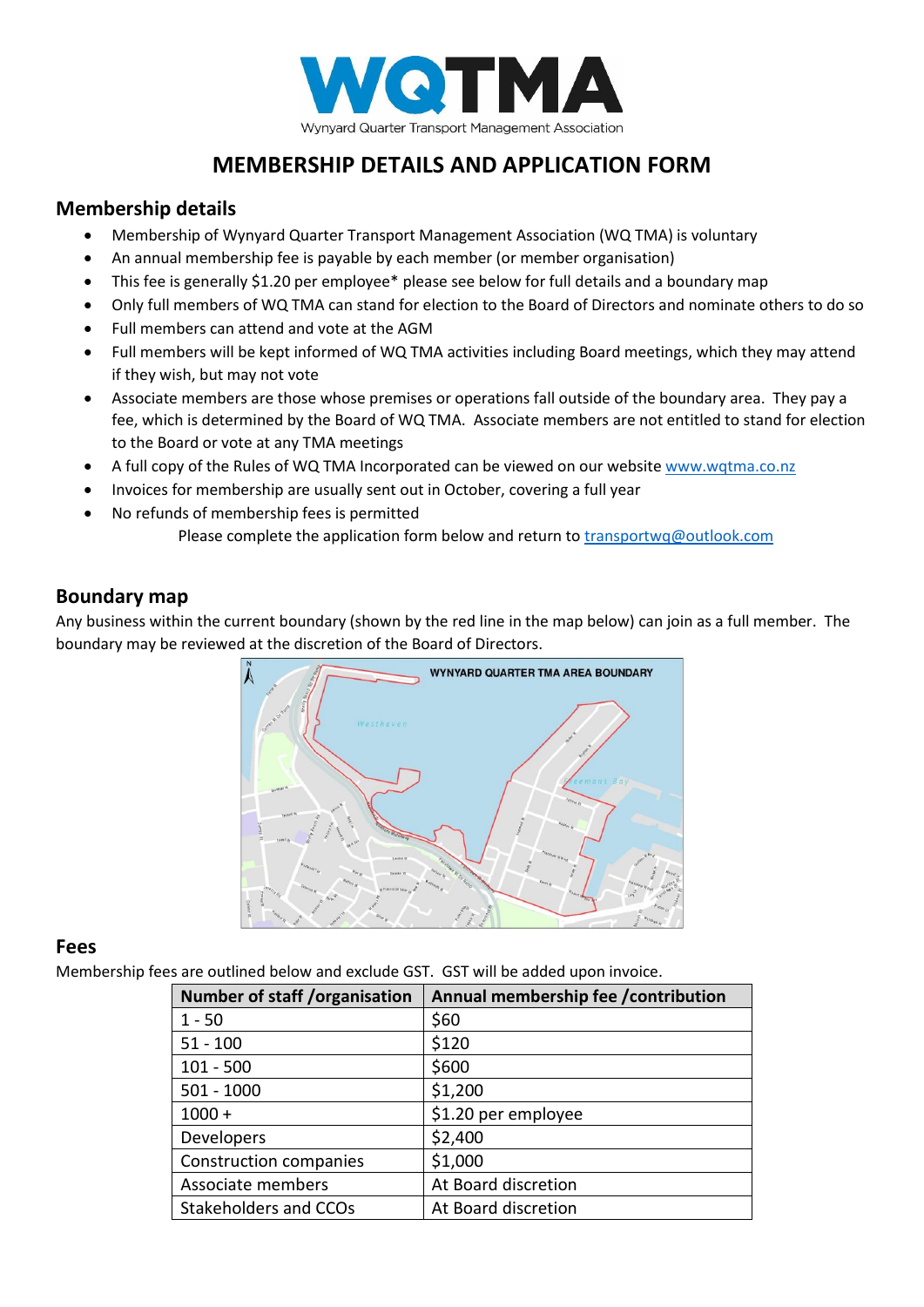

# **Company details**

| <b>Company name</b>                |  |
|------------------------------------|--|
|                                    |  |
| <b>Trading name</b>                |  |
| (if different from above)          |  |
| Industry sector                    |  |
| (e.g. marine, banking, commercial) |  |
| <b>Company postal address</b>      |  |
|                                    |  |
| <b>Company physical address</b>    |  |
|                                    |  |
| <b>Business phone number</b>       |  |
| Website                            |  |
| <b>Number of employees</b>         |  |

### **Primary contact person**

| <b>Name</b>          |  |
|----------------------|--|
| Job title            |  |
| <b>Direct dial</b>   |  |
| <b>Mobile number</b> |  |
| <b>Email</b>         |  |

**Secondary contact person** – this will only be activated if primary contact person is uncontactable

| <b>Name</b>          |  |
|----------------------|--|
| Job title            |  |
| <b>Direct dial</b>   |  |
| <b>Mobile number</b> |  |
| <b>Email</b>         |  |

# **Tell us about your business**

In a maximum of 100 words tell us a bit about what your business does. If you would like to be profiled on the TMA webpages this information would be used.